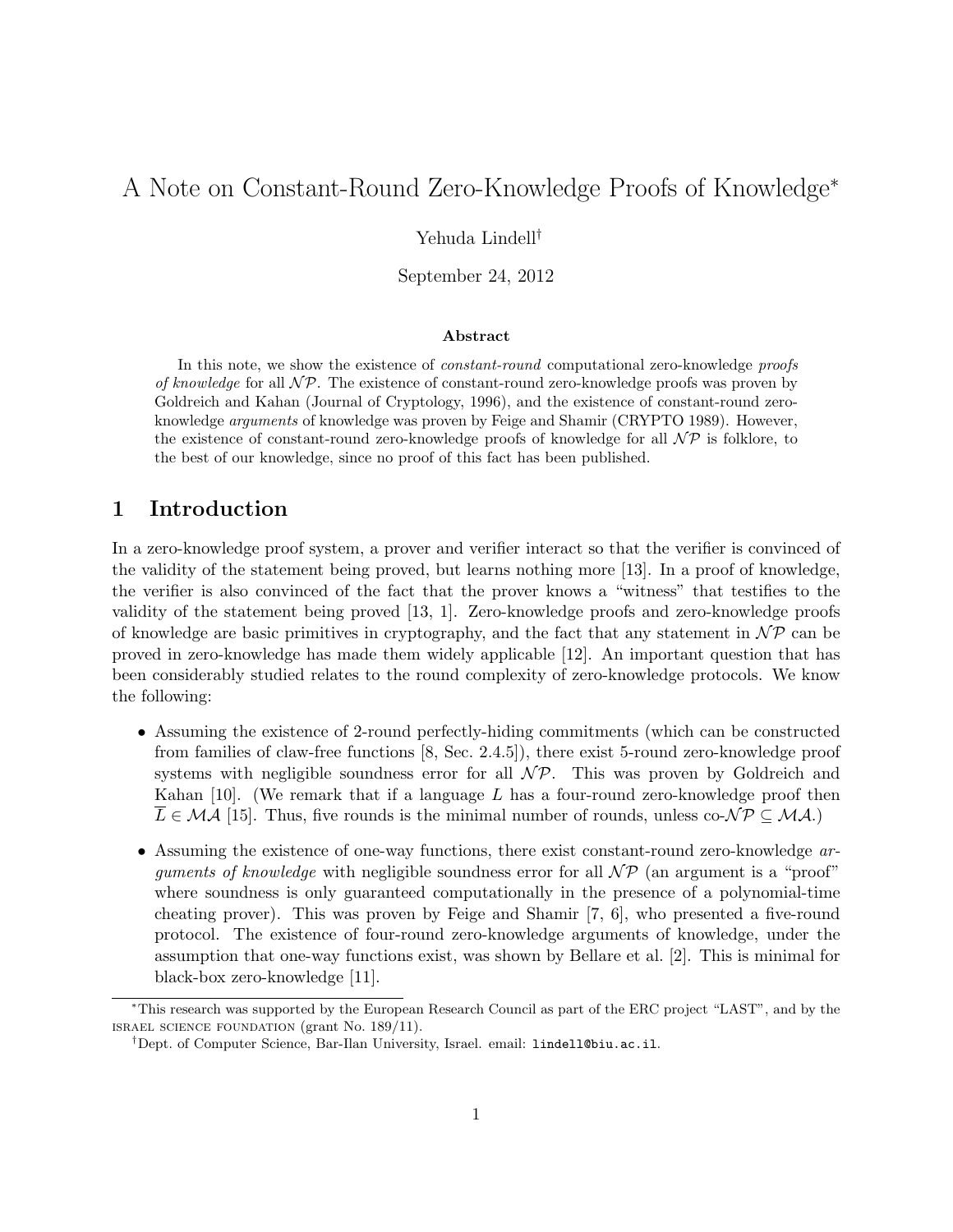However, to the best of our knowledge, it has never been proven that there exist constant-round zero-knowledge proofs of knowledge for all  $\mathcal{NP}$ . In this note, we prove the following theorem:

**Theorem 1** Assuming the existence of 2-round perfectly-hiding commitments, every  $\mathcal{NP}$  relation has a 5-round computational zero-knowledge proof of knowledge with negligible knowledge error.

The Goldreich-Kahan proof system [10]. Our construction is very similar to that of [10], and we thus begin by describing the latter. Informally, the zero-knowledge proof of [10] works as follows:

- 1. The prover sends the first message of a perfectly-hiding commitment scheme.
- 2. The verifier commits to a string q of length n using the perfectly-hiding commitment.
- 3. The prover begins n parallel executions of the three-round proof system of  $[12]$  (or equivalently of [3]) and sends the first prover message in each execution.
- 4. The verifier decommits to the string q.
- 5. The prover concludes the proof based on the string q.

The above is zero-knowledge because by rewinding, the simulator can learn the string  $q$  before it prepares the first message of the proof system. Simulation then follows from known techniques which work when the verifier-queries can be guessed or otherwise obtained ahead of time. Before proceeding, we warn that despite the fact that this strategy is intuitively appealing, and even possibly "obvious", it is highly non-trivial to analyze. Indeed, the proof by [10] that this is zeroknowledge is quite involved, and contains an important and novel proof technique. The problem that arises that makes this non-trivial is discussed at length in [10] and in our proof below. (We remark that this technique is of general importance as it turns out that this problem arises in many cryptographic settings where simulation is used.)

The reason why the protocol of [10] seems to not be a proof of knowledge is that in order to extract, one must obtain multiple different responses from the prover relative to the same first message of the proof system of [12] or [3]. However, the verifier (and thus the extractor) is bound to its query before the prover sends its commitment, and this commitment may in turn be computed as a function of the verifier's first real message (i.e., the commitment). Thus the extractor cannot change the query without the prover changing its first message.

Our zero-knowledge proof of knowledge. We solve the aforementioned problem in the protocol of [10] by essentially running a semi-simulatable coin-tossing protocol in order to choose the string q in between the first and second prover messages of the proof system of  $[12]$  or  $[3]$ . (We do not use a fully simulatable coin-tossing protocol because we need it to be constant-round and secure even if the prover is computationally unbounded. The only such known protocol [17] requires a constant-round zero-knowledge system for proofs of knowledge, which is exactly what we are trying to build.) Informally, our protocol can be described as follows:

1. The prover begins n parallel executions of the proof system of  $[12]$  (or equivalently of  $[3]$ ) and commits to the first prover message in each execution. The prover also sends the first message of a perfectly-hiding commitment scheme.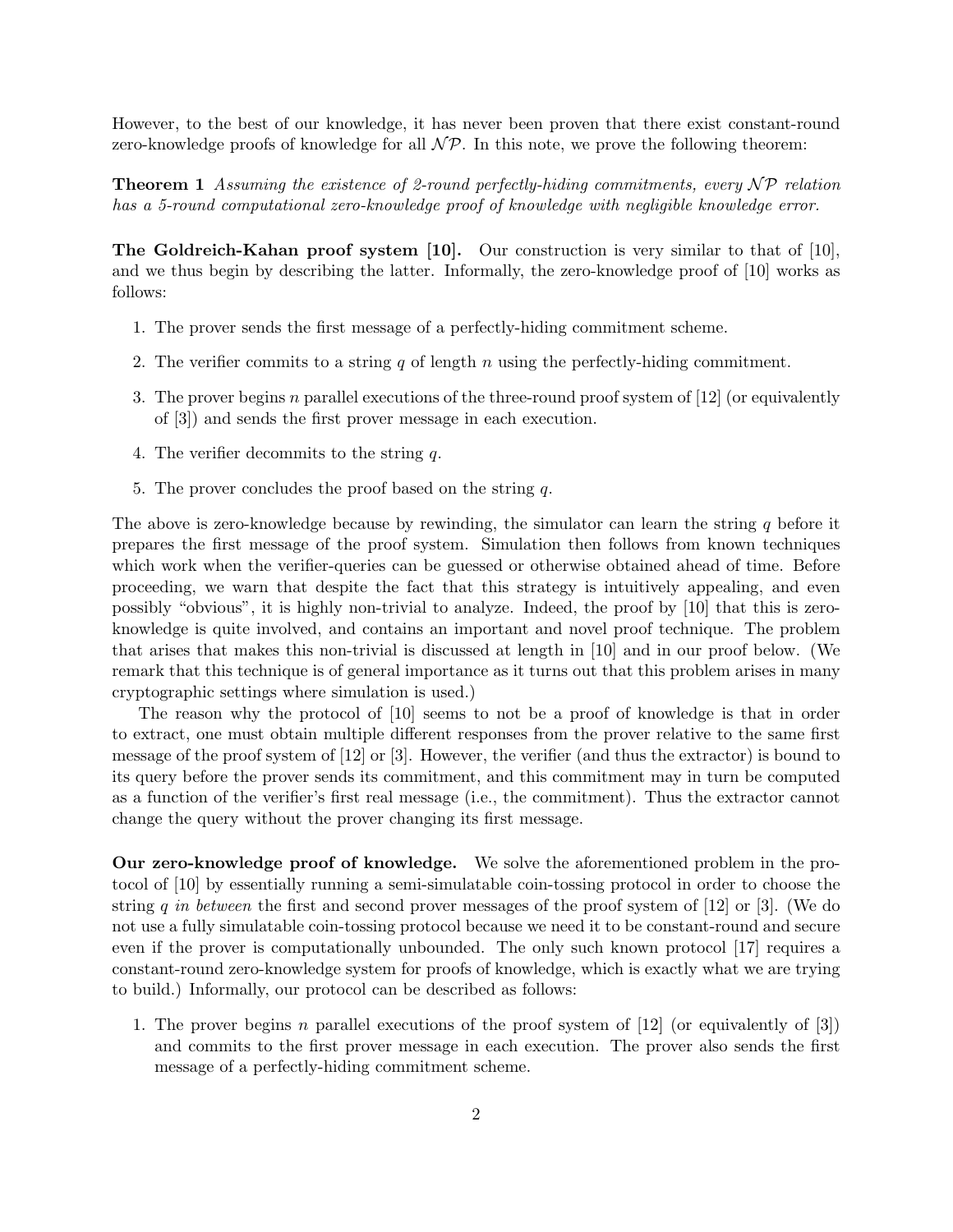- 2. The verifier commits to a string  $q_1$  of length n using a perfectly-hiding commitment scheme.
- 3. The prover commits to a string  $q_2$  of length n using a perfectly-binding commitment scheme.
- 4. The verifier decommits to the string  $q_1$ .
- 5. The prover decommits to  $q_2$  and concludes the proof based on the string  $q = q_1 \oplus q_2$ .

The intuitive reasoning as to why this protocol is zero-knowledge is the same as for [10]. The simulator guesses ahead of time a string q, runs the verifier in order to obtain  $q_1$ , and then rewinds the verifier in order to set its  $q_2$  such that  $q_1 \oplus q_2 = q$ . We note that proving this again requires the techniques of [10].

The reason why this protocol is also a proof of knowledge is that it is now possible for an extractor to rewind the prover multiple times relative to the same first message in order to obtain multiple openings with different strings  $q_1 \oplus q_2$ . This enables us to apply the extraction strategy of the basic protocols of [12, 3], albeit with some additional complications.

#### Remarks:

- 1. It is possible to use the technique of [19] in order to construct a 7-round zero-knowledge system for proofs of knowledge for all  $\mathcal{NP}$  with a simpler proof of security.<sup>1</sup> The advantage of the protocol presented here is in its minimal number of rounds.
- 2. Our method for obtaining 5-round zero-knowledge proofs of knowledge can be applied to any 3-round public-coin zero-knowledge proof with the property that simulation can be carried out if the verifier query is known ahead of time and extraction works by obtaining two (or more) valid prover-answers relative to the same first prover message. One important application of this is that our method constitutes a *highly-efficient generic construction* of a zero-knowledge system for proofs of knowledge from *any*  $\Sigma$ -protocol [5].

Semi-simulatable coin tossing. As we have mentioned, our protocol for constant-round zeroknowledge proofs of knowledge works by having the prover and verifier jointly choose the verifierquery q via a type of coin tossing protocol. In Section 3 we isolate this subprotocol and show that it achieves a level of security that we call "semi-simulatable coin tossing". Informally speaking, this means that if  $P_1$  is corrupted then the protocol is secure according to the standard ideal/real model simulation-based definitions of secure computation. Furthermore, if  $P_2$  is corrupted, it is guaranteed that the output of  $P_1$  is either "abort" or a uniformly distributed string. We remark that although the case of  $P_2$  being corrupted is not simulatable, the fact that  $P_1$  is nevertheless guaranteed to output a uniformly distributed string (or abort) means that a meaningful security level is obtained. We believe that this constant-round coin-tossing protocol, which is highly efficient, is of independent interest.

Organization. In order to keep this note brief, we assume familiarity with the definitions of zero-knowledge and zero-knowledge proofs of knowledge; see [8, Chapter 4] for details. We prove that our protocol is a proof of knowledge using Definition 4.7.3 of [8].

<sup>&</sup>lt;sup>1</sup>Instead of the verifier sending a perfectly-hiding commitment to  $q_1$ , it commits to  $q_1$  using stage 1 of the protocol of  $[19]$ . Then, the prover sends  $q_2$  in the clear together with the first message of the underlying proof system. Finally, the verifier reveals  $q_1$  as in [19], and the prover completes the proof with  $q = q_1 \oplus q_2$  as the string.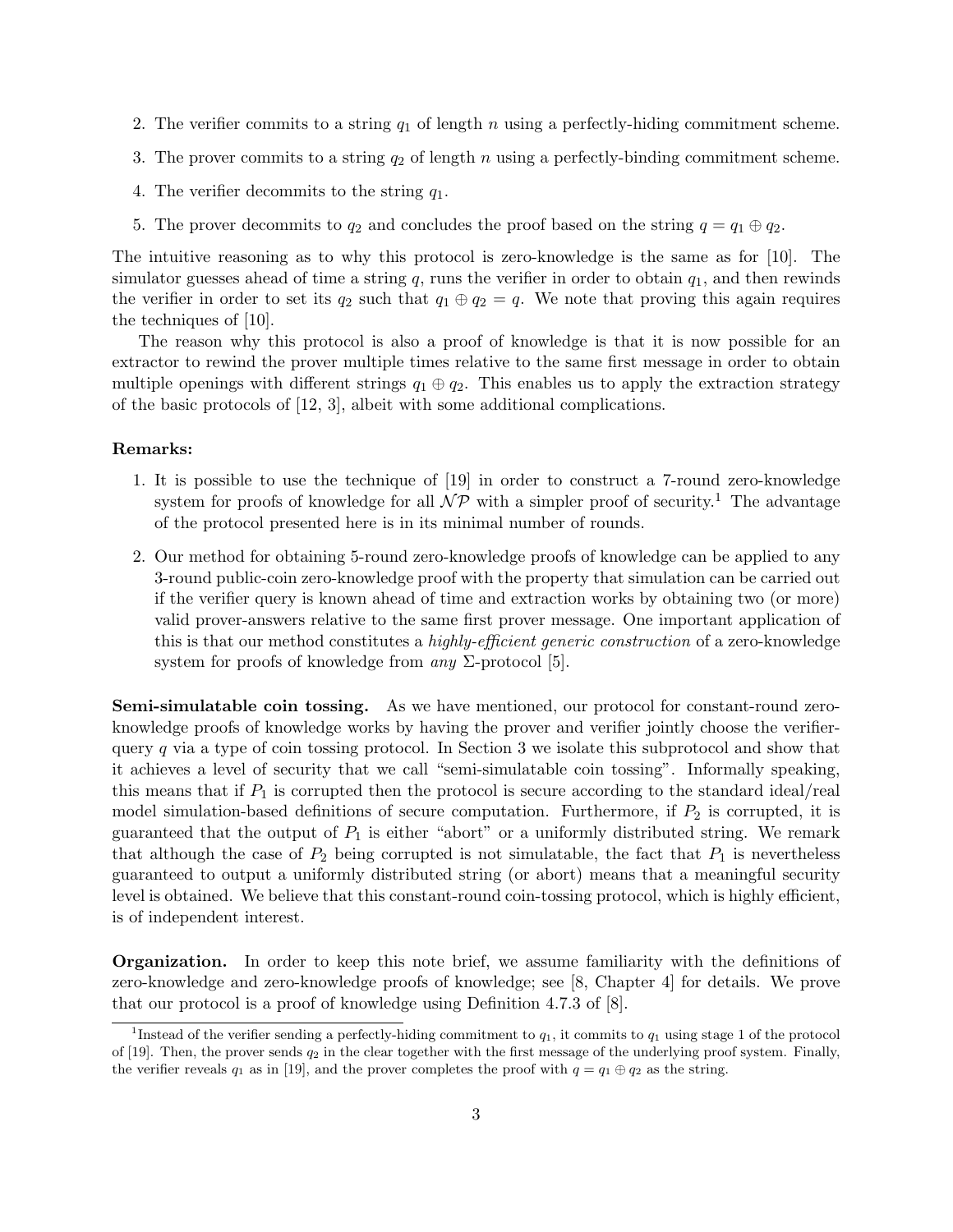### 2 Constant-Round Zero-Knowledge Proof of Knowledge

Our constant-round zero-knowledge proof of knowledge is based on  $n$  parallel repetitions of the basic proof system for the *Hamiltonian Cycle* problem which is NP-complete. We therefore obtain a proof system for any language in  $\mathcal{NP}$ . We consider directed graphs (and the existence of directed Hamiltonian cycles). Our methodology also works for the 3-coloring protocol of [12], but it is simpler to describe it based on Hamiltonicity. See Appendix A for a full description of the basic Hamiltonicity proof system.

We use a two-round *perfectly-hiding* commitment scheme. Such a scheme can be constructed from families of claw-free functions. We denote the first message of such a scheme by  $\alpha$ , and a commitment to m using  $\alpha$  and randomness r by  $C_{\rm ph}^{\alpha}(m;r)$ . In addition, we use a non-interactive perfectly-binding commitment scheme; a commitment to m using randomness r is denoted  $C_{\text{pb}}(m; r)$ . Perfectly-binding commitment schemes can be constructed from 1–1 one-way functions.<sup>2</sup> The zeroknowledge proof of knowledge system can be found in Protocol 2.

#### PROTOCOL 2 (Constant-Round ZKPOK)

- Common Input: a directed graph  $G = (V, E)$  with  $n \stackrel{\text{def}}{=} |V|$ .
- Auxiliary Input to Prover: a directed Hamiltonian Cycle,  $C \subseteq E$ , in G.
- The protocol:
	- 1. Prover's first step  $(P1)$ : The prover P sends n independent copies of the first message (BP1) for the basic proof of Hamiltonicity, described in Appendix A. In addition, P sends the first message  $\alpha$  of a perfectly-hiding commitment scheme.
	- 2. Verifier's first step (V1): The verifier V chooses a random string  $q_1 \in_R \{0,1\}^n$  and computes  $c_1 = C_{\text{ph}}^{\alpha}(q_1; r_1)$  for a random  $r_1$  of the appropriate length. V sends  $c_1$  to P.
	- 3. Prover's second step (P2): P chooses a random string  $q_2 \in_R \{0,1\}^n$  and computes  $c_2 = C_{\rm pb}(q_2; r_2)$  for a random  $r_2$  of the appropriate length. P sends  $c_2$  to V.
	- 4. Verifier's second step (V2): V decommits to  $c_1$  by sending  $q_1$  and  $r_1$ .
	- 5. Prover's third step (P3): If  $C_{\text{ph}}^{\alpha}(q_1; r_1) \neq c_1$ , then P aborts and halts. Otherwise, P decommits to  $c_2$  by sending  $q_2$  and  $r_2$ . P computes  $q = q_1 \oplus q_2$ . Denoting  $q =$  $(q^1, \ldots, q^n)$ , P sends the second message (BP2) of the basic proof of Hamiltonicity for each of the n copies, based on the verifier query  $q^i$  in the *i*th copy.
	- 6. Verifier's output: V computes  $q = q_1 \oplus q_2$ . If  $C_{\text{pb}}(q_2; r_2) \neq c_2$  or the response of the prover is not accepting in all n copies, based on the query  $q<sup>i</sup>$  in the *i*th copy, then V outputs REJECT. Otherwise,  $V$  outputs ACCEPT.

**Theorem 3** Assuming that  $C_{\text{ph}}$  is a perfectly-hiding commitment scheme and that  $C_{\text{ph}}$  is a perfectlybinding commitment scheme, Protocol 2 is a computational zero-knowledge proof of knowledge of Hamiltonicity, with knowledge error  $\kappa(n) = 2^{-n}$ .

<sup>&</sup>lt;sup>2</sup>We remark that it is also possible to use the 2-round statistically binding commitment scheme of [18] which can be constructed from any one-way function. This enables us to rely on the sole assumption that there exists a two-round perfectly-hiding commitment scheme, since this implies the existence of one-way functions.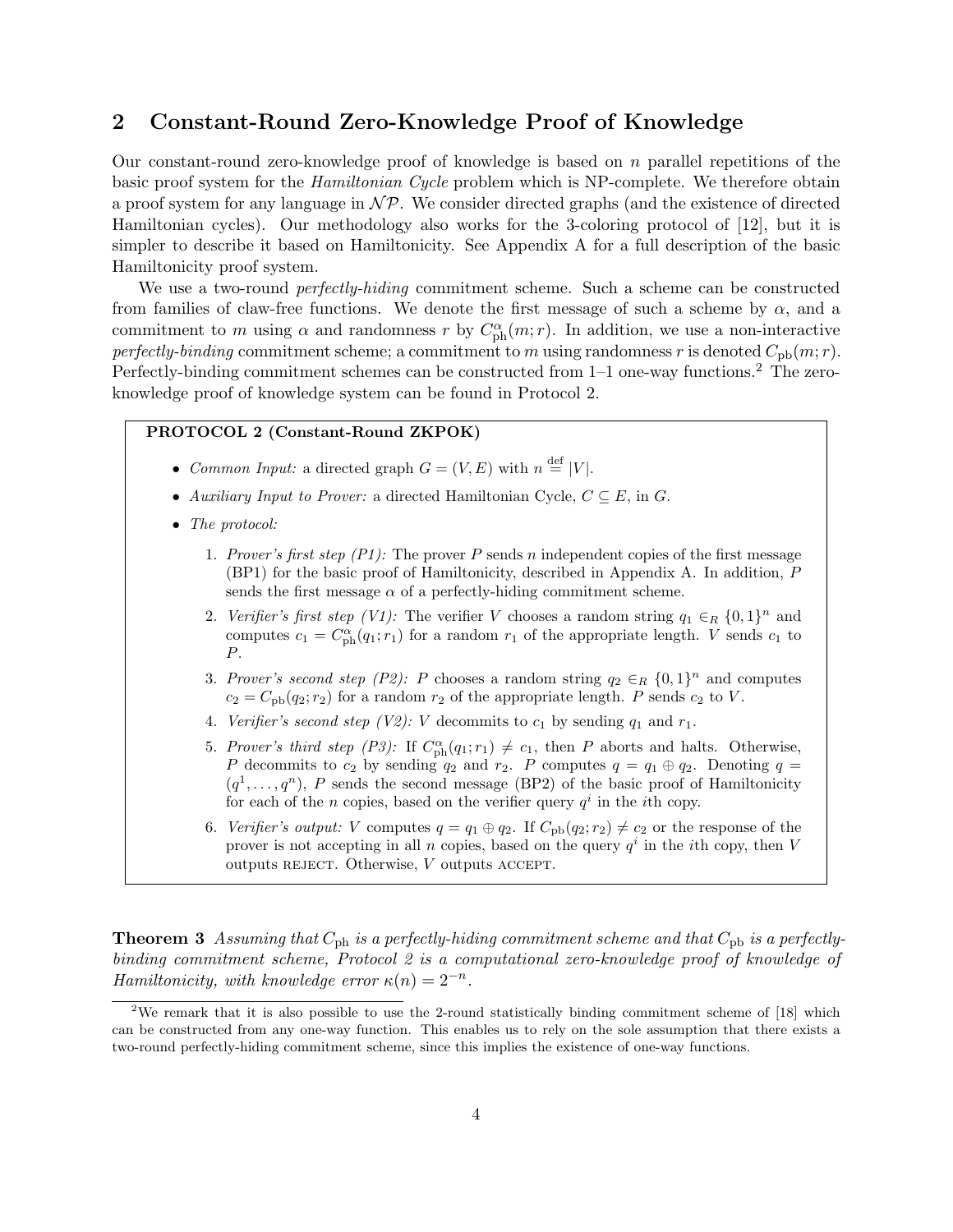Proof: We begin by proving that the protocol is a proof of knowledge with knowledge error  $\kappa(n) = 2^{-n}$ . We use Definition 4.7.3 in [8], and remark that this implies soundness against an allpowerful cheating prover (thus this also proves that it is an interactive proof system). We construct an extractor  $K$  that works as follows:

- 1. K invokes  $P_{x,y,r}^*$ , where x is the common input graph, and y and r are the auxiliary input and random tape of  $P^*$ , respectively. K receives the first prover message P1.
- 2. K continues the execution to the end of the proof, running the honest verifier.
	- (a) If the proof is not accepting, then K outputs  $\perp$  and halts.
	- (b) If the proof is accepting, then K rewinds  $P_{x,y,r}^*$  to the beginning, and reruns the execution playing the honest verifier with fresh random coins. K repeats this until another accepting proof is obtained. (Note that since  $P_{x,y,r}^*$  is deterministic, the same first prover message is obtained each time.)
- 3. Let q be the resulting string in the first accepting transcript (where  $q = q_1 \oplus q_2$ ), and let q' be the string in the second accepting transcript (where  $q' = q'_1 \oplus q'_2$ ). If  $q = q'$  then K outputs ⊥ and halts. Otherwise, let i be such that  $q^i \neq q'^i$ . Since both transcripts are accepting, K obtained responses to both query  $q = 0$  and  $q = 1$  relative to the same first prover message. Thus, K can extract a Hamiltonian cycle  $C \subseteq E$ . K outputs C and halts.

It is immediate that if K does not output  $\perp$  then it outputs a valid Hamiltonian cycle C. We now claim that K runs in expected polynomial time. Let  $p(x, y, r)$  be the probability that  $P_{x,y,r}^*$ convinces an honest verifier upon common input x and  $(y, r)$  as above. The important point to notice is that the probability that each iteration concludes in Step 2b is exactly  $p(x, y, r)$ . Thus, the expected number of required iterations is  $1/p(x, y, r)$ . In addition, the probability that K reaches Step 2b is exactly  $p(x, y, r)$ . Finally, the cost of each iteration is polynomial in n. Thus, the expected running-time of  $K$  is

$$
p(x, y, r) \cdot \frac{1}{p(x, y, r)} \cdot \text{poly}(n) + (1 - p(x, y, r)) \cdot \text{poly}(n) = \text{poly}(n).
$$

It remains to show that the probability that K outputs a valid cycle C is at least  $p(x, y, r) - 2^{-n}$ . Now, K outputs  $\perp$  if the first execution of the proof is not accepting or if  $q = q'$ . The probability that the first execution of the proof is not accepting is  $1 - p(x, y, r)$ , by the definition of  $p(x, y, r)$ . Next, we claim that the probability that K outputs  $\perp$  due to the fact that  $q = q'$  is at most  $2^{-n}$ ; we denote this event by collision (because q and  $q'$  collide). Note that this event can only happen if the first execution was accepting. Thus, denoting the event that the first execution was accepting by  $accept_1$  we have that

$$
\Pr\left[K^{P_{x,y,r}^{*}}(x) = \bot\right] = \Pr[\neg \textsf{accept}_1] + \Pr[\textsf{accept}_1 \ \wedge \ \textsf{collision}].
$$

Now, let  $S \subseteq \{0,1\}^{n+m}$  be the set of pairs of strings  $(q_1, r_1) \in \{0,1\}^{n+m}$  for which  $P_{x,y,r}^*$  concludes with an accepting proof (we denote by  $m = m(n)$  the length of the random string needed to commit to an *n*-bit string using  $C_{\text{ph}}$ ). We have

$$
\Pr[\mathsf{accept}_1] = p(x, y, r) = \Pr_{(q_1, r_1) \in R\{0, 1\}^{n+m}} [(q_1, r_1) \in S] = \frac{|S|}{2^{n+m}}.
$$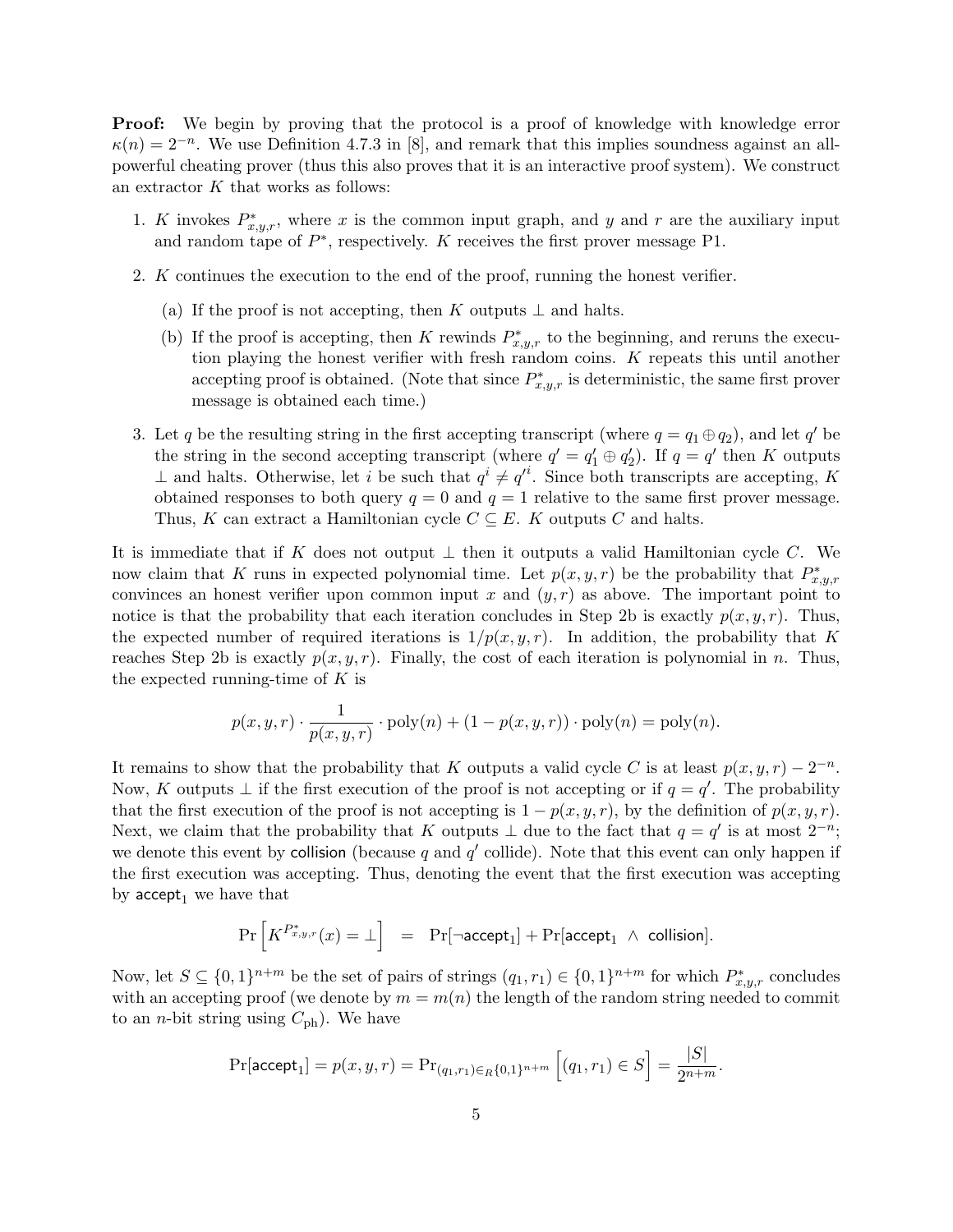Next, observe that the event collision depends solely on the values  $(q_1, r_1)$  used in the first execution and  $(q'_1, r'_1)$  used in the second execution. In particular, the string  $q_2$  chosen by  $P_{x,y,r}^*$ , and thus the string  $q = q_1 \oplus q_2$  is a deterministic function of the commitment value  $C_{\rm ph}^{\alpha}(q_1; \tilde{r}_1)$  computed by V. To be concrete, let g be the (inefficient) function such that  $q_2 = g(C_{\text{ph}}^{\alpha}(q_1; r_1))$ , where  $q_2$  is the value *committed to* by  $P_{x,y,r}^*$  after receiving  $C_{\text{ph}}^{\alpha}(q_1;r_1)$  from V. Using this notation, we have that collision is the event that

$$
q_1 \oplus g\left(C_{\rm ph}^{\alpha}(q_1;r_1)\right) = q_1' \oplus g\left(C_{\rm ph}^{\alpha}(q_1';r_1')\right).
$$

We therefore have

 $Pr[accept_1 \wedge collision]$ 

$$
= \Pr_{(q_1,r_1) \in \{0,1\}^{n+m}, (q'_1,r'_1) \in S} \left[ \text{accept}_1 \land (q_1 \oplus g(C_{\text{ph}}^{\alpha}(q_1;r_1)) = q'_1 \oplus g(C_{\text{ph}}^{\alpha}(q'_1;r'_1)) \right] = \Pr_{(q_1,r_1) \in \{0,1\}^{n+m}, (q'_1,r'_1) \in S} \left[ q_1 \oplus g(C_{\text{ph}}^{\alpha}(q_1;r_1)) = q'_1 \oplus g(C_{\text{ph}}^{\alpha}(q'_1;r'_1)) \mid \text{accept}_1 \right] \cdot p(x,y,r) = \Pr_{(q_1,r_1),(q'_1,r'_1) \in S} \left[ q_1 \oplus g(C_{\text{ph}}^{\alpha}(q_1;r_1)) = q'_1 \oplus g(C_{\text{ph}}^{\alpha}(q'_1;r'_1)) \right] \cdot p(x,y,r).
$$

We now prove that

$$
\Pr_{(q_1,r_1),(q'_1,r'_1)\in S} [q_1 \oplus g(C_{\rm ph}^{\alpha}(q_1;r_1)) = q'_1 \oplus g(C_{\rm ph}^{\alpha}(q'_1;r'_1))] \leq \frac{1}{2^n \cdot p(x,y,r)}.\tag{1}
$$

For every value  $v \in \{0,1\}^n$ , define

$$
S_v = \left\{ (q_1, r_1) \in S \mid q_1 \oplus g(C_{\text{ph}}^{\alpha}(q_1; r_1)) = v \right\};
$$

the set of all pairs  $(q_1, r_1)$  for which  $P_{x,y,r}^*$  concludes with an accepting proof and the resulting query q based on  $P_{x,y,r}^*$ 's reply equals  $v^{\tilde{ }}(i.e., v = q_1 \oplus g(C_{ph}^{\alpha}(q_1;r_1)))$ . Note that for every v, it holds that

$$
\Pr_{(q_1,r_1)\in S}\left[q_1\oplus g(C_{\rm ph}^{\alpha}(q_1;r_1))=v\right]=\Pr_{(q_1,r_1)\in S}\left[(q_1,r_1)\in S_v\right]=\frac{|S_v|}{|S|}.
$$

Combining the above with the fact that  $(q_1, r_1)$  and  $(q'_1, r'_1)$  are independent, we have

$$
\Pr_{(q_1,r_1),(q'_1,r'_1)\in S} [q_1 \oplus g(C_{\text{ph}}^{\alpha}(q_1;r_1)) = q'_1 \oplus g(C_{\text{ph}}^{\alpha}(q'_1;r'_1))]
$$
\n
$$
= \sum_{v \in \{0,1\}^n} \Pr_{(q_1,r_1),(q'_1,r'_1)\in S} [q_1 \oplus g(C_{\text{ph}}^{\alpha}(q_1;r_1)) = q'_1 \oplus g(C_{\text{ph}}^{\alpha}(q'_1;r'_1)) = v]
$$
\n
$$
= \sum_{v \in \{0,1\}^n} \left( \Pr_{(q_1,r_1)\in S} [q_1 \oplus g(C_{\text{ph}}^{\alpha}(q_1;r_1)) = v] \right)^2
$$
\n
$$
= \sum_{v \in \{0,1\}^n} \left( \frac{|S_v|}{|S|} \right)^2.
$$
\n(2)

Observe now that the sets  $\{S_v\}_{v\in\{0,1\}^n}$  partition the set S; this is due to the fact that it is not possible for  $q_1 \oplus g(C_{\text{ph}}(q_1; r_1))$  to equal two distinct values v and w.

Next, we claim that for every  $v \in \{0,1\}^n$  it holds that  $|S_v| \leq 2^m$ . In order to see this, for every  $v$  define

$$
S'_{v} = \{(q_1, r_1) \in \{0, 1\}^{n+m} \mid q_1 \oplus g(C_{\text{ph}}^{\alpha}(q_1; r_1)) = v\}
$$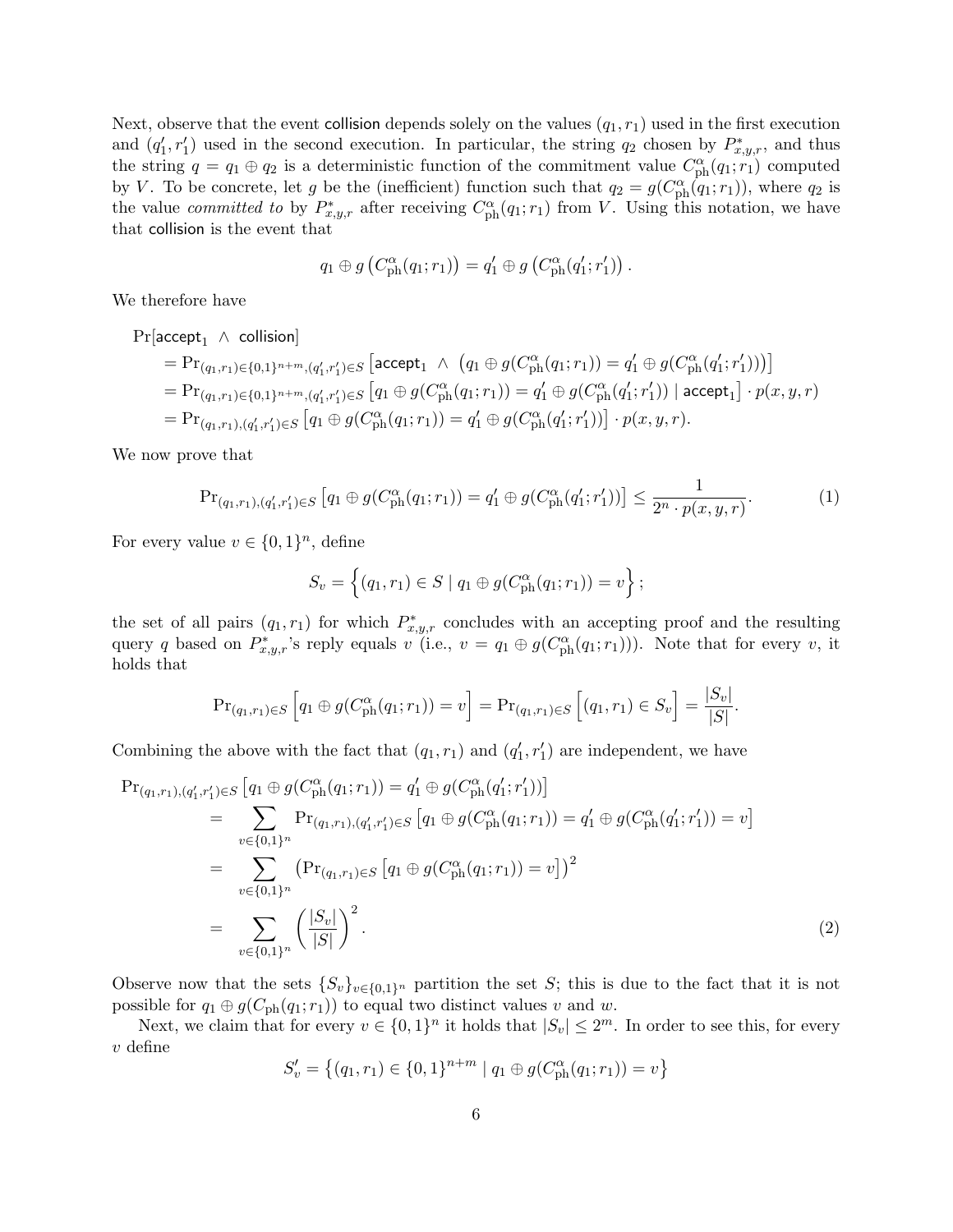and observe that  $S_v \subseteq S_v'$  since  $S \subseteq \{0,1\}^{n+m}$  (the difference between  $S_v'$  and  $S_v$  is that in  $S_v$  there is also a requirement that the transcript be accepting). However, by the perfect hiding property, for every v the set  $S'_v$  can contain only a  $2^{-n}$  fraction of all such pairs  $(q_1, r_1)$ . Otherwise, if  $S'_v$ contained a larger fraction, then it is possible to guess the committed value with probability greater than  $2^{-n}$ . In order to see this, let  $\epsilon$  be such that  $|S'_v| = \epsilon \cdot 2^{n+m}$ ; by the above,  $\epsilon > 2^{-n}$ . Then, given a commitment value  $c = C_{ph}^{\alpha}(q_1; r_1)$  for a random  $q_1 \in_R \{0,1\}^n$ , one can (inefficiently) compute  $v \oplus g(c)$  and output this as a guess for the committed value  $q_1$ . This guess is correct if  $(q_1, r_1) \in S'_v$ which occurs with probability  $\frac{|S'_v|}{|\{0,1\}^{n+m}|} = \epsilon > 2^{-n}$ , in contradiction to the perfect hiding property which guarantees that it is possible to guess the committed value with probability at most  $2^{-n}$ (since there are  $2^n$  possible values). Thus,  $|S'_v| \leq 2^{-n} \cdot 2^{n+m} = 2^m$  and by the fact that  $S_v \subseteq S'_v$  we conclude that  $|S_v| \leq 2^m$ .

Finally, for every  $v \in \{0,1\}^n$ , the value  $\sum_{v \in \{0,1\}^n} (|S_v|/|S|)^2$  is maximized when some  $S_v$  are of maximal size (i.e., of size  $2^m$ ) and the others are empty. Recalling that  $|S| = p(x, y, r) \cdot 2^{n+m}$ , and observing that the minimum number of  $v \in \{0,1\}^n$  in the sum of Eq. (2) when these are maximal is  $p(x, y, r) \cdot 2^n$ , we combine the above and conclude that:

$$
\begin{aligned}\n\Pr_{(q_1,r_1),(q'_1,r'_1)\in S} \left[ q_1 \oplus g(C(q_1;r_1)) = q'_1 \oplus g(C(q'_1;r'_1)) \right] &= \sum_{v\in\{0,1\}^n} \left( \frac{|S_v|}{|S|} \right)^2 \\
&\leq p(x,y,r) \cdot 2^n \cdot \left( \frac{2^m}{p(x,y,r) \cdot 2^{n+m}} \right)^2 \\
&= \frac{p(x,y,r) \cdot 2^n}{(p(x,y,r) \cdot 2^n)^2} \\
&= \frac{1}{p(x,y,r) \cdot 2^n},\n\end{aligned}
$$

completing the proof of Eq. (1). We therefore conclude that

$$
\Pr[\text{accept}_1 \ \wedge \ \text{collision}] \leq \frac{1}{2^n}
$$

and so

$$
\Pr\left[K^{P_{x,y,r}^*}(x) \neq \bot\right] \geq p(x,y,r) - \frac{1}{2^n}
$$

as required.

**Zero-knowledge.** Next, we prove that Protocol 2 is zero-knowledge. The proof of this fact is similar to the proof in [10]. We first present a simplified strategy for a black-box simulator  $\mathcal S$  given oracle access to a verifier  $V^*$  (with a fixed input, auxiliary input and random tape), and then explain how to modify it. The simplified simulator  $S$  works as follows:

- 1. S chooses a random string  $q \in_R \{0,1\}^n$ . Then, for the prover message in the *i*th execution, S generates a commitment to a random permutation of G if  $q^i = 0$ , and to a simple *n*-cycle if  $q^i = 1$ . S hands  $V^*$  all of the commitments. In addition, S chooses  $\alpha$  like an honest prover would and hands it to  $V^*$ .
- 2. S receives from  $V^*$  its commitment  $c_1$ . S chooses a random  $q_2, r_2$ , computes  $c_2 = C_{\text{pb}}(q_2; r_2)$ and hands  $c_2$  to  $V^*$ .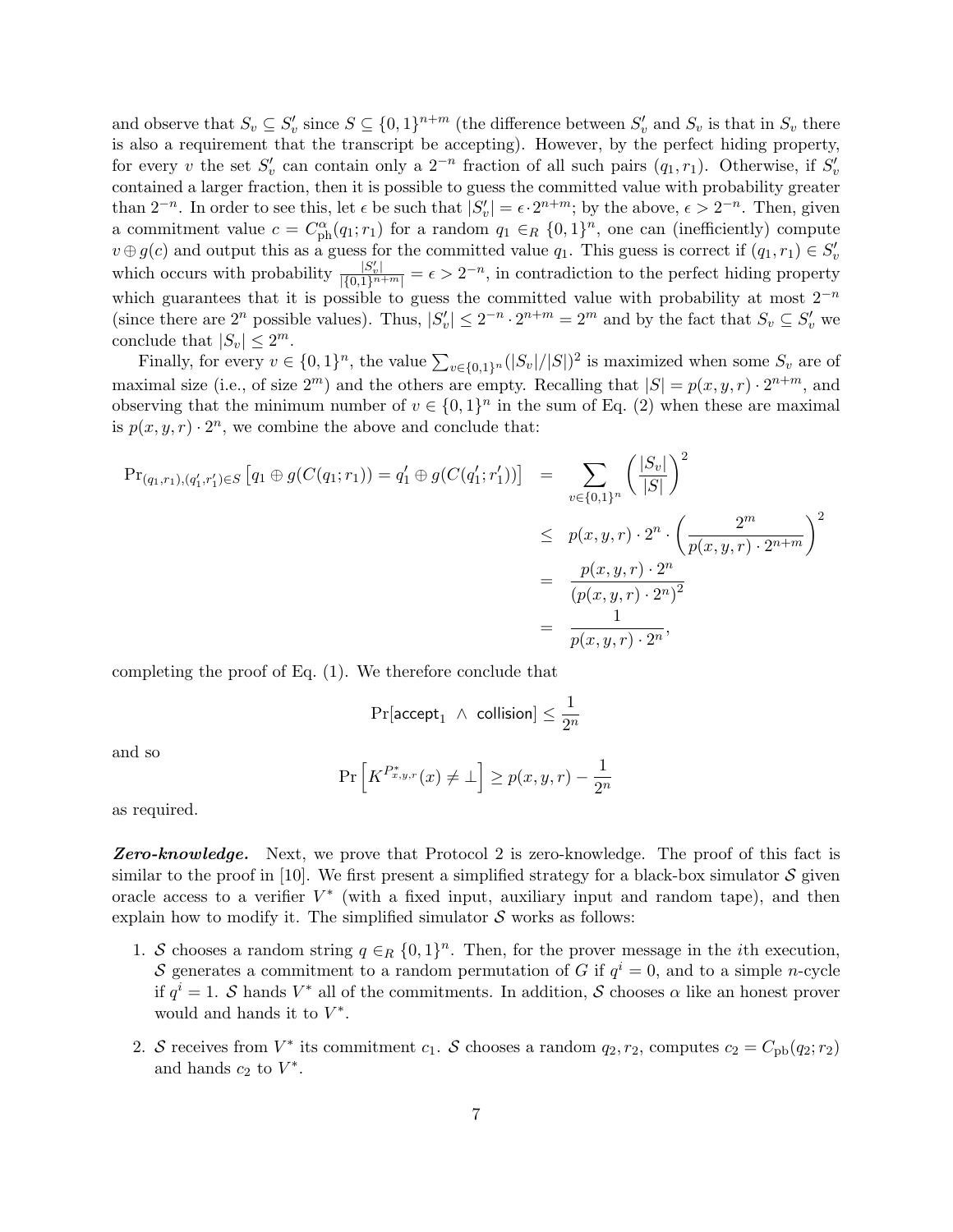- 3. S receives the decommitment  $q_1, r_1$  from  $V^*$ . If  $C_{ph}^{\alpha}(q_1; r_1) \neq c_1$ , then S simulates P aborting, outputs whatever  $V^*$  outputs, and halts. Otherwise, S proceeds to the next step.
- 4. Rewinding phase: S rewinds  $V^*$  until  $q_1 \oplus q_2 = q$ :
	- (a) S fixes  $q_2 = q_1 \oplus q$ , where q is the string it chose initially and  $q_1$  is the string that it received from  $V^*$  in the decommitment.
	- (b) S rewinds  $V^*$  back to the point that it needs to send  $c_2$ . S chooses a random  $r_2$  and hands  $V^*$  the commitment  $c_2 = C_{\text{pb}}(q_2; r_2)$ .
	- (c) S receives  $q'_1, r'_1$  from  $V^*$ .
		- i. If  $C_{\text{ph}}^{\alpha}(q_1'; r_1') \neq c_1$ , then S returns back to Step 4b and repeats using fresh randomness (we stress that  $q_2$  is the same each time, whereas  $r_2$  is fresh).
		- ii. If  $C_{\rm ph}^{\alpha}(q_1'; r_1') = c_1$  and  $q_1' \neq q_1$ , then S outputs ambiguous and halts.
		- iii. Otherwise,  $S$  completes the proof by decommitting either to the entire graph (for  $q^{i} = 0$ ) or the simple cycle (for  $q^{i} = 1$ ).
- 5. S outputs whatever  $V^*$  outputs.

The intuition behind this simulation is clear.  $S$  repeatedly rewinds until the string q is the one that it initially chose. In this case, it can decommit appropriately and conclude the proof. The fact that the result is computationally indistinguishable from a real proof by an honest prover follows from the hiding property of the perfectly-binding commitments.

The problem with the above simplified strategy is that  $S$  actually may not run in expected polynomial time. In order to see this, denote by  $\epsilon(n)$  the probability that  $V^*$  decommits to  $c_1$  in the first iteration (before rewinding) and by  $\delta(n)$  the probability that  $V^*$  decommits to  $c_1$  in all later iterations; these probabilities are over the choice of  $q_2$  and  $r_2$ . We stress that although the initial commitments do not change,  $\epsilon(n)$  may not equal  $\delta(n)$ . This is because  $\epsilon(n)$  is based on the case that  $c_2$  is a random commitment to a random  $q_2$ , whereas  $\delta(n)$  is based on the case that  $c_2$  is a random commitment to a *fixed*  $q_2$ . Nevertheless, it follows immediately from the hiding property of  $C_{\rm pb}$  that the difference between  $\epsilon(n)$  and  $\delta(n)$  is negligible; otherwise, one could use this fact to distinguish commitments. Now, the probability that S runs the rewinding phase is  $\epsilon(n)$ , and the expected number of rewinding iterations in the rewinding phase is  $1/\delta(n)$ . Let  $\mu(n)$  be a negligible function, such that  $\epsilon(n) - \delta(n) = \mu(n)$ . We have that the expected running time of S is

$$
(1 - \epsilon(n)) \cdot \text{poly}(n) + \epsilon(n) \cdot \frac{1}{\delta(n)} \cdot \text{poly}(n) = \text{poly}'(n) \cdot \frac{\epsilon(n)}{\epsilon(n) - \mu(n)}.
$$

It may be tempting at this point to conclude that the above is polynomial because  $\mu(n)$  is negligible, and so  $\epsilon(n) - \mu(n)$  is almost the same as  $\epsilon(n)$ . This is true for "large" values of  $\epsilon(n)$ . For example, if  $\epsilon(n) > 2\mu(n)$  then  $\epsilon(n) - \mu(n) > \epsilon(n)/2$ . This then implies that  $\epsilon(n)/(\epsilon(n) - \mu(n)) < 2$ . Unfortunately, however, this is *not* true in general. For example, consider the case that  $\mu(n) = 2^{-n}$ and  $\epsilon(n) = \mu(n) + 2^{-n/2} = 2^{-n} + 2^{-n/2}$ . Then,

$$
\frac{\epsilon(n)}{\epsilon(n) - \mu(n)} = \frac{2^{-n} + 2^{-n/2}}{2^{-n/2}} = 2^{n/2} + 1,
$$

which is exponential in n. This technical problem was observed and solved by [10], and we use their solution here.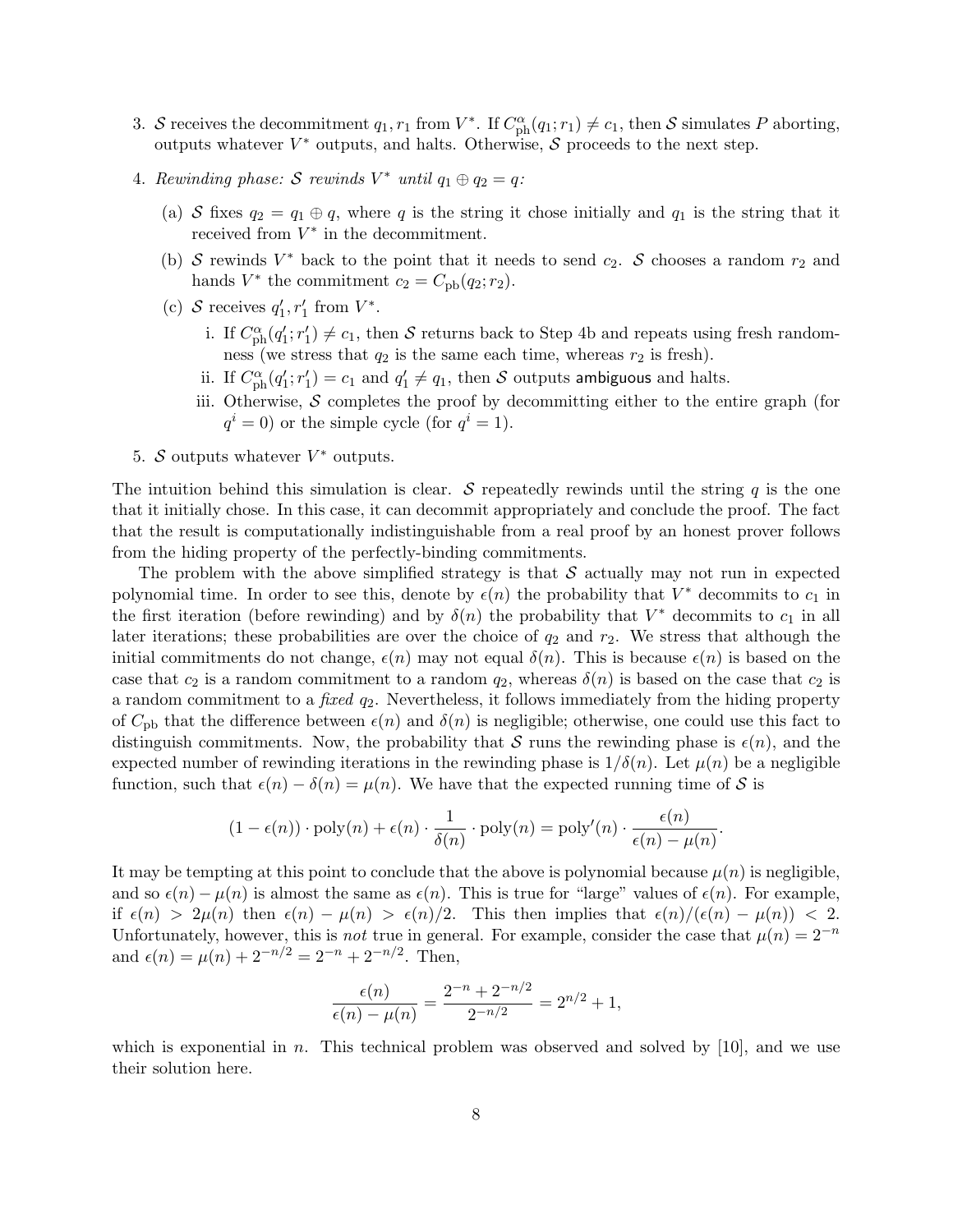The problem described above is solved by ensuring that the simulator  $S$  never runs "too long". Specifically, if  $S$  proceeds to the rewinding phase of the simulation, then it first estimates the value of  $\epsilon(n)$ . This is done by repeating Steps 2 and 3 of the simulation (choosing *random q*<sub>2</sub> and  $r_2$ ) each time) until  $m = m(n)$  successful decommits occurs (for a polynomial  $m(n)$  to be determined below), where a successful decommit is where  $V^*$  decommits to  $q_1$ , the string it first decommit to. We remark that as in the original strategy, if  $V^*$  correctly decommits to a different  $q'_1 \neq q_1$  then S outputs ambiguous. Then, an estimate  $\tilde{\epsilon}$  of  $\epsilon$  is taken to be  $m/T$ , where T is the overall number of attempts until m successful decommits occurred. As shown in [10], this suffices to ensure that the probability that  $\tilde{\epsilon}$  is not within a constant factor of  $\epsilon(n)$  is at most  $2^{-n}$ . This can be proven using the following bound, that is proven in Appendix B:

**Lemma 2.1** (Tail inequality for geometric variables [14]): Let  $X_1, \ldots, X_m$  be m independent random variables with geometric distribution with parameter  $\epsilon$  (i.e., for every i,  $Pr[X_i = j] =$  $(1-\epsilon)^{j-1} \cdot \epsilon$ ). Let  $X = \sum_{i=1}^{m} X_i$  and let  $\mu = E[X] = m/\epsilon$ . Then, for every  $\Delta$ ,

$$
\Pr[X \ge (1 + \Delta)\mu] \le e^{-\frac{m\Delta^2}{2(1 + \Delta)}}.
$$

Define  $X_i$  to be the random variable that equals the number of attempts needed to obtain the *i*th successful decommitment (not including the attempts up until the  $i-1$ th successful decommitment), let  $X = \sum_{i=1}^{m} X_i$ , and let  $\Delta = \pm 1/2$ . Clearly, each  $X_i$  has a geometric distribution with parameter  $\epsilon$ . It therefore follows that

$$
\Pr\left[X \le \frac{m}{2\epsilon} \ \lor X \ge \frac{3m}{2\epsilon}\right] \le 2 \cdot \Pr\left[X \ge \frac{3}{2} \cdot \frac{m}{\epsilon}\right] \le 2 \cdot e^{-\frac{m}{12}}
$$

Stated in words, the probability that the *estimate*  $\tilde{\epsilon} = m/X$  is not between  $2\epsilon/3$  and  $2\epsilon$  is at most  $2e^{-m/12}$ . Thus, if  $m(x) = 12n$  it follows that the probability that  $\tilde{\epsilon}$  is not within the above bounds is at most  $2^{-n}$ , as required.

Next, S repeats the following rewinding phase up to n times:  $S$  runs the rewinding phase in Step 4 of the simulation. However, S limits the number of rewinding attempts in each rewinding phase to  $n/\tilde{\epsilon}$  iterations. We have the following cases:

- 1. If within  $n/\tilde{\epsilon}$  rewinding iterations, S obtains a successful decommitment from  $V^*$  to  $q_1$ , then it completes the proof as described. It can do so in this case because the string is  $q$  as required.
- 2. If S obtains a valid decommitment to some  $q'_1 \neq q_1$  then it outputs ambiguous.
- 3. If S does not obtain any correct decommitment within this time, then S aborts this attempted rewinding phase.

As mentioned, the above phase is repeated up to  $n$  times, each time using independent coins. If the simulator  $\mathcal S$  doesn't successfully conclude in any of the n attempts, then it halts and outputs fail. We will show that this strategy ensures that the probability that  $S$  outputs fail is negligible.

In addition to the above, S keeps a count of its overall running time and if it reaches  $2^n$  steps, then it halts, outputting fail. (This additional time-out is needed to ensure that  $\mathcal S$  does not run too long in the case that the estimate  $\tilde{\epsilon}$  is not within a constant factor of  $\epsilon(n)$ . Recall that this "bad event" can only happen with probability  $2^{-n}$ .)

We first claim that  $S$  runs in expected polynomial-time.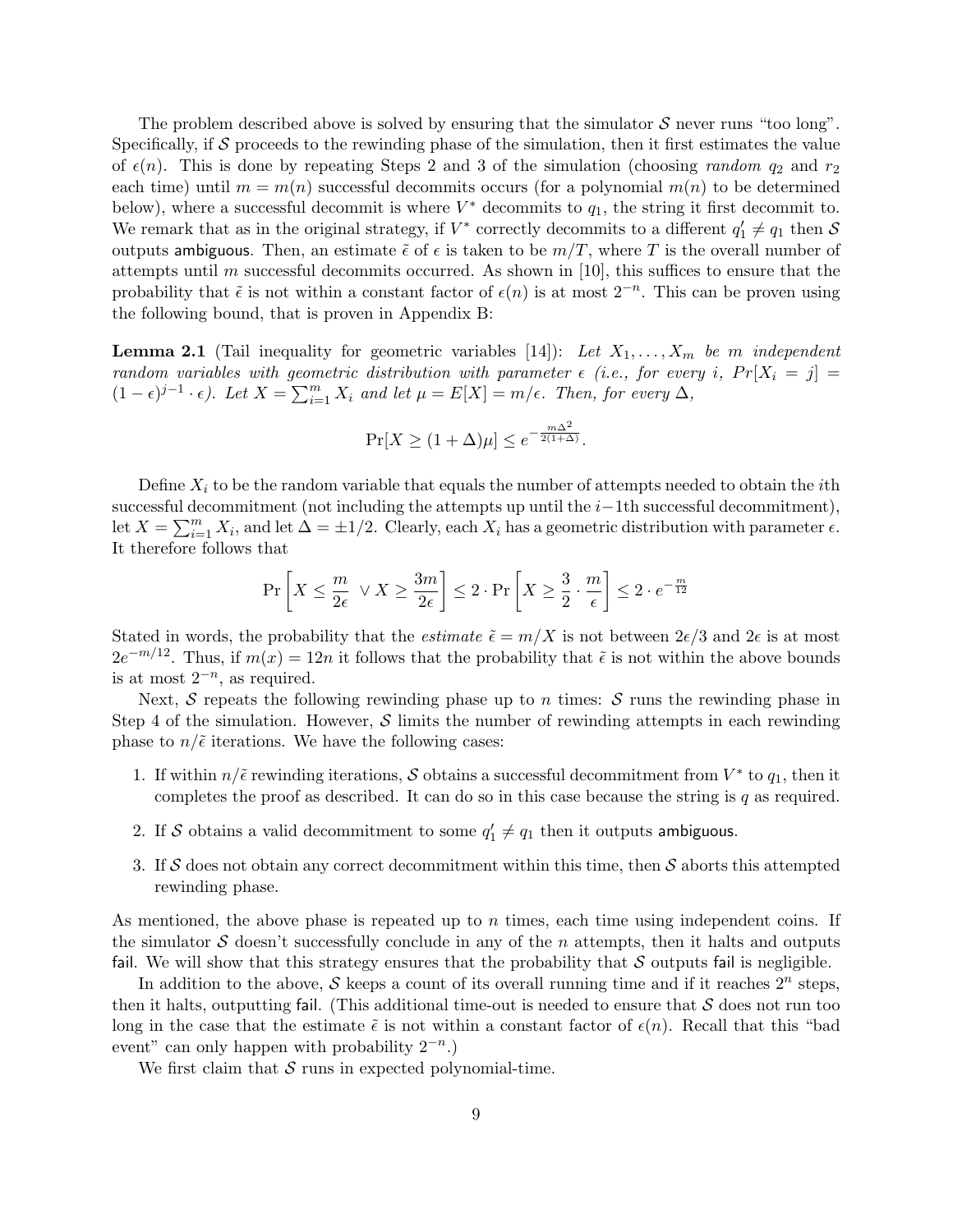**Claim 2.2** Simulator S runs in expected-time that is polynomial in n.

**Proof:** Observe that in the first and all later iterations, all of  $\mathcal{S}'$ 's work takes a strict polynomialtime number of steps. We therefore need to bound only the number of rewinding iterations. Before proceeding, however, we stress that rewinding iterations only take place if  $V^*$  provides a valid decommitment in the first place. Thus, all rewinding only occur with probability  $\epsilon(n)$ .

Now, S first rewinds in order to obtain an estimate  $\tilde{\epsilon}$  of  $\epsilon(n)$ . This involves repeating until  $m(n) = 12n$  successful decommitments are obtained. Therefore, the expected number of repetitions in order to obtain  $\tilde{\epsilon}$  equals exactly  $12n/\epsilon(n)$  (since the expected number of trials for a single success is  $1/\epsilon(n)$ ). After the estimate  $\tilde{\epsilon}$  has been obtained, S runs the rewinding phase of Step 4 for a maximum of n times, in each phase limiting the number of rewinding attempts to  $n/\tilde{\epsilon}$ .

Given the above, we are ready to compute the expected running-time of  $S$ . In order to do this, we differentiate between two cases. In the first case, we consider what happens if  $\tilde{\epsilon}$  is not within a constant factor of  $\epsilon(n)$ . The only thing we can say about S's running-time in this case is that it is bound by  $2^n$  (since this is an overall bound on its running-time). However, since this event happens with probability at most  $2^{-n}$ , this case adds only a polynomial number of steps to the overall expected running-time. We now consider the second case, where  $\tilde{\epsilon}$  is within a constant factor of  $\epsilon(n)$  and thus  $\epsilon(n)/\tilde{\epsilon} = O(1)$ . In this case, we can bound the expected running-time of S by

$$
poly(n) \cdot \epsilon(n) \cdot \left(\frac{12n}{\epsilon(n)} + n \cdot \frac{n}{\tilde{\epsilon}}\right) = poly(n) \cdot \frac{\epsilon(n)}{\tilde{\epsilon}} = poly(n)
$$

and this concludes the analysis.

Next, we prove that the probability that  $S$  outputs fail is negligible.

**Claim 2.3** The probability that S outputs fail is negligible in n.

**Proof:** Notice that the probability that  $S$  outputs fail is less than or equal to the probability that it does not obtain a successful decommitment in any of the  $n$  rewinding phase attempts plus the probability that it runs for  $2^n$  steps.

We first claim that the probability that S runs for  $2^n$  steps is negligible. We have already shown in Claim 2.2, that  $S$  runs in expected polynomial-time. Therefore, the probability that an execution will deviate so far from its expectation and run for  $2<sup>n</sup>$  steps is negligible. (It is enough to use Markov's inequality to establish this fact.)

We now continue by considering the probability that in all n rewinding phase attempts,  $\mathcal S$ does not obtain a successful decommitment within  $n/\tilde{\epsilon}$  steps. Consider the following two possible cases (recall that  $\epsilon(n)$  equals the probability that  $V^*$  decommits when  $q_2$  is random, and  $\mu$  is the negligible difference between  $\epsilon(n)$  and  $\delta(n)$ , the probability that  $V^*$  decommits when  $q_2$  is fixed):

- 1. Case 1:  $\epsilon(n) \leq 2\mu(n)$ : In this case,  $V^*$  decommits to  $c_1$  with only negligible probability. This means that the probability that S even reaches the rewinding phase is negligible. Thus,  $S$ only outputs fail with negligible probability.
- 2. Case 2:  $\epsilon(n) > 2\mu(n)$ : Recall that  $V^*$  successfully decommits in any iteration with probability  $\delta(n) = \epsilon(n) - \mu(n)$ . Thus, the expected number of iterations needed until V<sup>\*</sup> successfully decommits is  $1/(\epsilon(n) - \mu(n))$ . Now, since in this case  $\epsilon(n) > 2\mu(n)$  we have that  $\mu(n) <$  $\epsilon(n)/2$  and so the expected number of rewinding attempts required to obtain a successful decommitment to  $q_1$  is less than  $2/\epsilon(n)$ .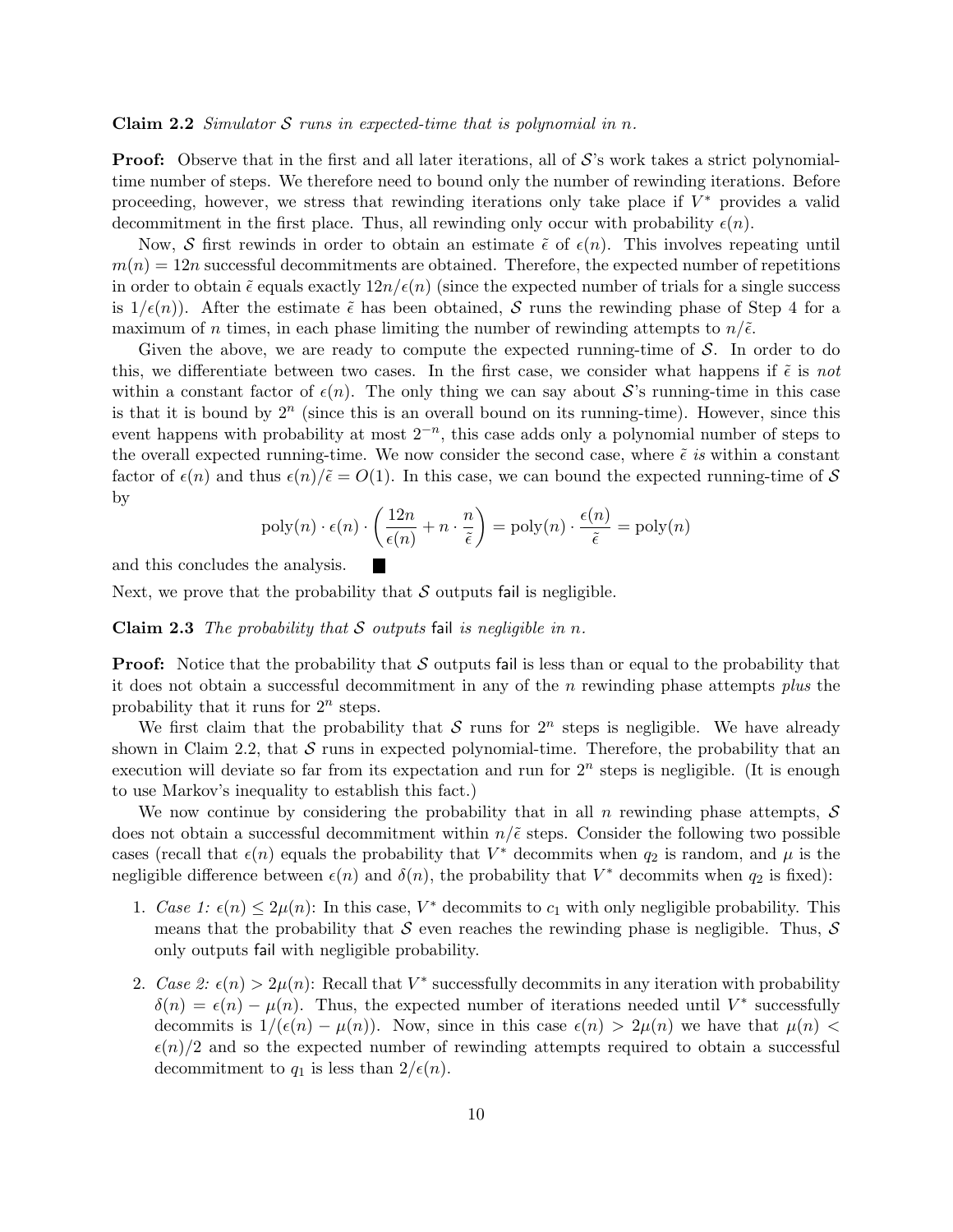Assuming that  $\tilde{\epsilon}$  is within a constant factor of  $\epsilon(n)$ , we have that  $2/\epsilon(n) = O(1/\tilde{\epsilon})$  and so the expected number of rewindings in any given rewinding attempt is bound by  $O(1/\tilde{\epsilon})$ . Therefore, by Markov's inequality, the probability that S tries more than  $n/\tilde{\epsilon}$  iterations in any given rewinding phase attempt is at most  $O(1/n)$ . It follows that the probability that S tries more than this number of iterations in n independent rewinding phases is negligible in *n* (specifically, it is bound by  $O(1/n)^n$ ). This covers the case that  $\tilde{\epsilon}$  is within a constant factor of  $\epsilon(n)$ . However, the probability that  $\tilde{\epsilon}$  is not within a constant factor of  $\epsilon(n)$  is also negligible.

Putting the above together, we have that  $S$  outputs fail with negligible probability only.

Next, we prove the following:

#### **Claim 2.4** The probability that S outputs ambiguous is negligible in n.

**Proof:** The proof of this claim is *identical* to the proof of this fact in [10]. Intuitively, if there exists an infinite series of inputs x for which  $S$  outputs ambiguous with non-negligible probability, then this can be used to break the computational binding of the  $C_{\rm ph}$  commitment scheme. The only subtlety is that  $\mathcal S$  runs in expected polynomial-time, whereas an attacker for the binding of the commitment scheme must run in strict polynomial-time. Nevertheless, this can be overcome by simply truncating  $S$  to twice its expected running time. By Markov's inequality, this reduces the success probability of the binding attack by at most  $1/2$ , and so this is still non-negligible.

It remains to prove that the output distribution generated by  $\mathcal S$  is computationally indistinguishable from the output of  $V^*$  in a real proof with an honest prover. We have already shown that  $\mathcal S$  outputs fail or ambiguous with only negligible probability. Thus, the only difference between the output distribution generated by  $\mathcal S$  and the output distribution generated in a real proof is that in the case that  $q^{i} = 0$  the unopened commitments in the simulated transcript are all to 0, and not to the rest of the graph apart from the cycle. The indistinguishability of this is therefore reduced to the hiding property of the perfectly binding (and computationally hiding) commitment scheme. Once again, the proof of this reduction is identical to the proof of this fact in [10] and so the details are omitted. This completes the proof.

Reducing the knowledge error to zero. As shown in [1], if it is possible to find a valid witness to the statement being proved in time  $\text{poly}(n)/\kappa(n)$  and it is possible to detect when the extractor "fails" (i.e., in our case, outputs  $\perp$  because of the event "accept<sub>1</sub>  $\wedge$  collision"), then the knowledge error of a proof of knowledge can be reduced to 0. This is achieved by running the existing knowledge extractor, and in the case of such a failure, finding a valid witness to the statement being proved and outputting it. For the case of Hamiltonicity, it is possible to naively find a cycle in time n!. Thus, in order to reduce the knowledge error to zero using this procedure, we simply need to run the basic Hamiltonicity protocol  $n \log n$  times in parallel, instead of just n times in parallel. This yields

$$
\Pr[\text{accept}_1~\wedge~\text{collision}]\leq \frac{1}{2^{n\log n}}<\frac{1}{n!}
$$

and so in the case that this event occurs, the extractor can find a Hamiltonian cycle using the naive procedure, without affecting its polynomial expected running time. We therefore conclude: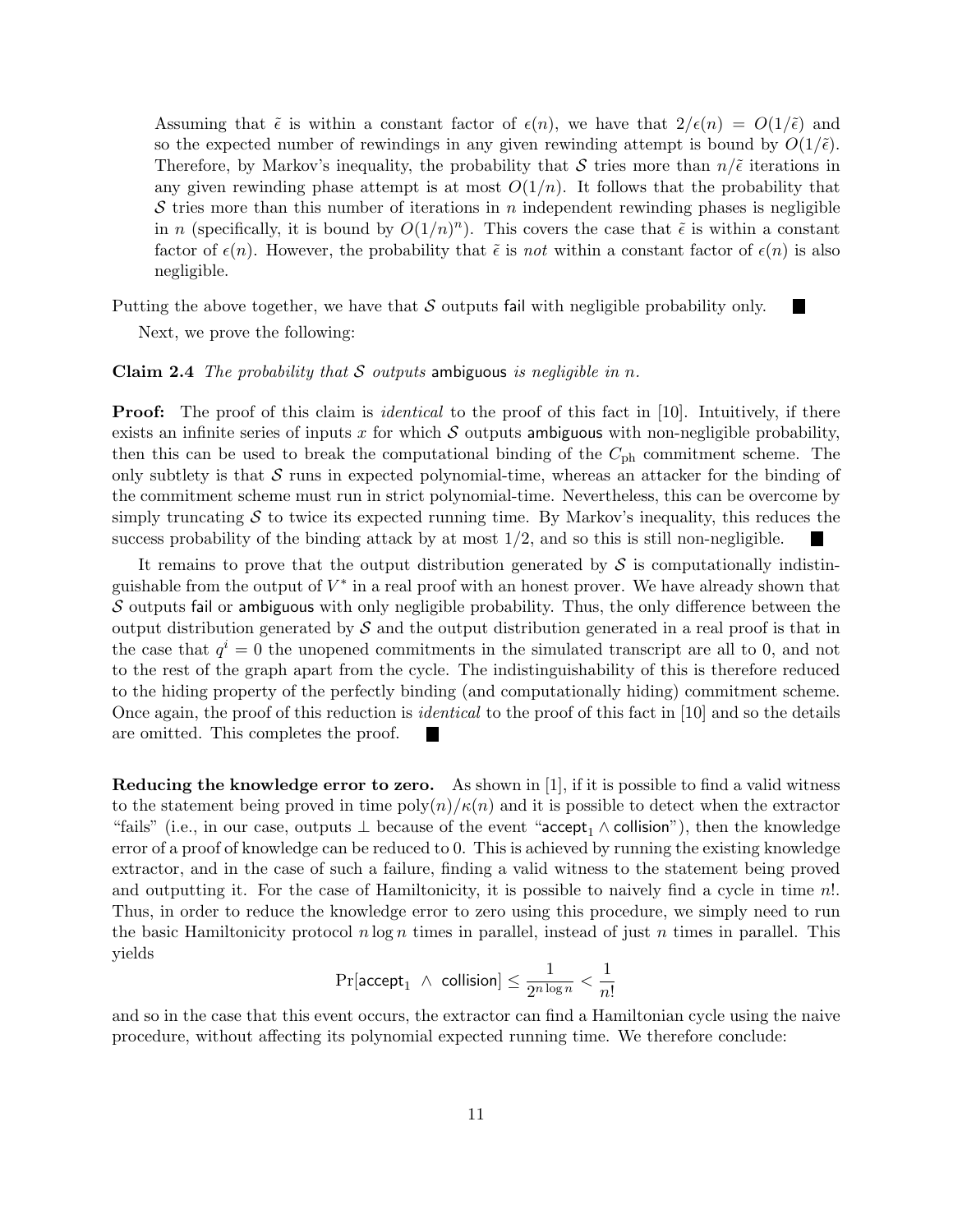Corollary 4 Assuming the existence of 2-round statistically-hiding commitment schemes, every N P relation has a 5-round computational zero-knowledge system for proofs of knowledge, with zero knowledge error.

### 3 Semi-Simulatable Coin Tossing

In our protocol for constant-round zero-knowledge proofs of knowledge, the verifier's query  $q$  is essentially chosen via a type of coin-tossing protocol. See Protocol 5 for a description of this cointossing protocol; recall that  $C_{\rm ph}^{\alpha}(x; r)$  is a perfectly-hiding commitment to x using the receivermessage  $\alpha$ , and  $C_{\text{pb}}$  is a perfectly-binding commitment scheme. For the sake of this section, we assume familiarity with the definitions of secure two-party computation; see [9, Chapter 7] and [4].

PROTOCOL 5 (Semi-Simulatable Coin Tossing)

- Common Input: a security parameter  $1^n$  and a length parameter  $\ell$ .
- The protocol:
	- 1. Party  $P_2$ 's first step:  $P_2$  sends  $P_1$  the receiver-message  $\alpha$  of the perfectly-hiding commitment scheme.
	- 2. Party  $P_1$ 's first step:  $P_1$  chooses a random string  $x \in_R \{0,1\}^{\ell}$  and computes  $c_1 =$  $C_{\rm ph}^{\alpha}(x; r)$  for a random r of the appropriate length.  $P_1$  sends  $c_1$  to  $P_2$ .
	- 3. Party  $P_2$ 's second step:  $P_2$  chooses a random string  $y \in_R \{0,1\}^{\ell}$  and computes  $c_2 =$  $C_{\rm pb}(y; s)$  for a random  $r_2$  of the appropriate length.  $P_2$  sends  $c_2$  to  $P_1$ .
	- 4. Party  $P_1$ 's second step:  $P_1$  decommits to  $c_1$  by sending x and r.
	- 5. Party  $P_2$ 's third step: If  $C_{\text{ph}}^{\alpha}(x; r) \neq c_1$ , then  $P_2$  outputs  $\perp$  and halts. Otherwise,  $P_2$ decommits to  $c_2$  by sending  $y$  and  $s$ .
	- 6. Outputs:
		- (a) P<sub>1</sub> checks that  $C_{\text{pb}}(y; s) = c_2$ . If not, it outputs  $\bot$ . Otherwise, it outputs  $x \oplus y$ .
		- (b)  $P_2$  outputs  $x \oplus y$ .

Protocol 5 has 5 rounds of communication (which is minimal by [16]) and is highly efficient; in particular, it does not use zero-knowledge proofs or arguments, as does the constant-round coin tossing protocol of [17]. In addition, the proof of the zero-knowledge property in Theorem 3 demonstrates that in the case that  $P_1$  (who is the verifier in Protocol 2) is corrupted, it is possible to prove security under the standard simulation-based definitions of [4]. This is because the simulation strategy for the proof of zero-knowledge works by the simulator first choosing the string  $q$  at random and then obtaining an execution in which the resulting query is  $q$  (with probability that is negligibly close to the probability that the verifier doesn't abort). Thus, the same strategy works when the simulator receives a random string  $R$  from the trusted party and must generate an execution in which  $x \oplus y = R$ , with probability that is negligibly close to the probability that  $P_1$  does not cause  $P_2$  to abort. In addition, observe that when  $P_2$  is corrupted, the output of  $P_1$  from the coin-tossing protocol is uniformly distributed or  $\perp$ . This holds because  $P_1$  commits to x using a perfectlyhiding commitment and  $P_2$  commits to y using a perfectly-binding commitment. Thus,  $P_2$  is fully committed to y before it knows anything (in an information-theoretic sense) about x. This implies that  $x \oplus y$  is uniformly distributed and so a corrupted  $P_2$  can either cause  $P_1$  to output this uniform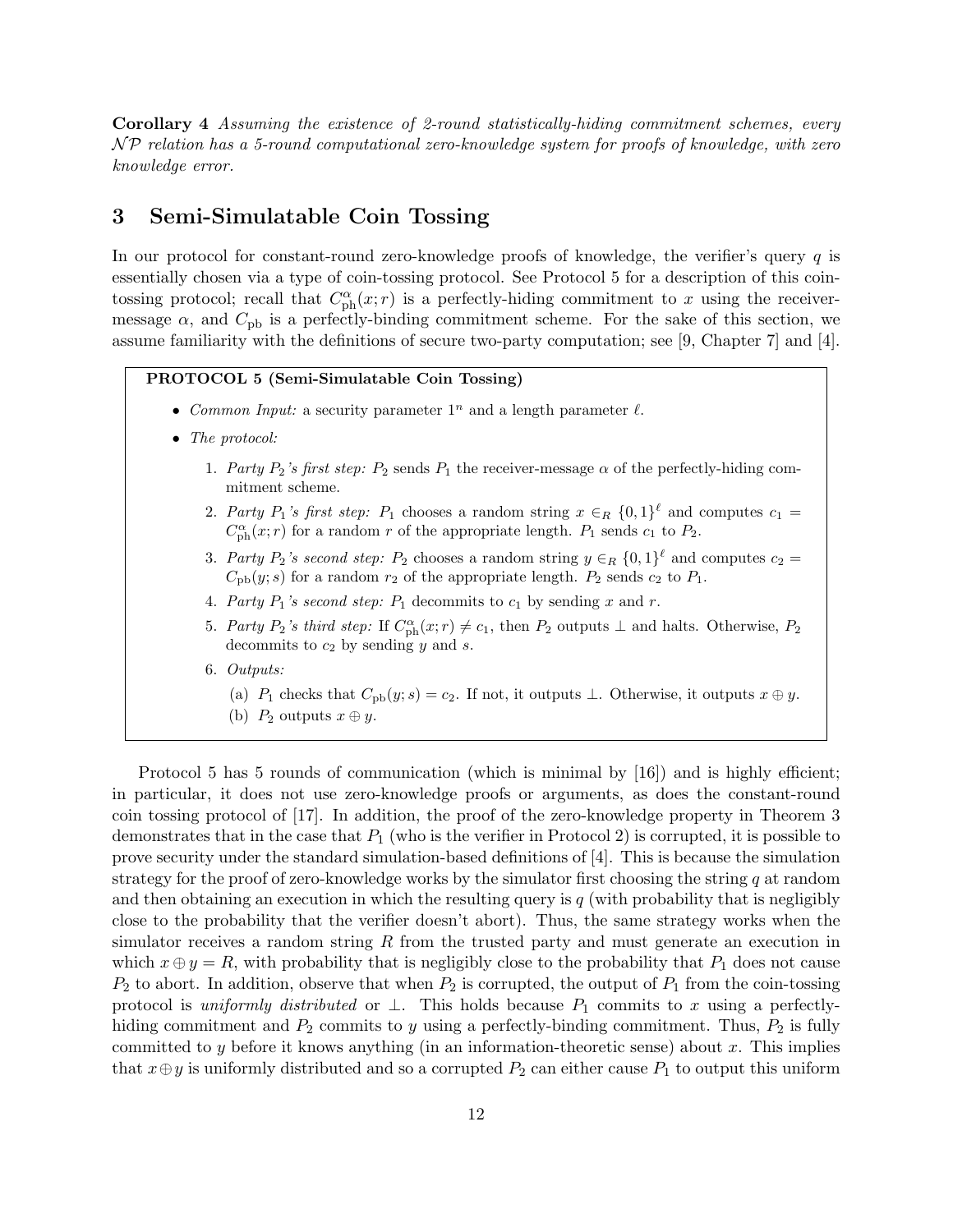string, or to abort and output ⊥. We call this level of security "semi-simulatable coin tossing", and define it below. In the following definition, we refer to the coin-tossing functionality  $f$  defined by  $f(1^{\ell}, 1^{\ell}) = (U_{\ell}, U_{\ell})$ , meaning that each party inputs the length  $1^{\ell}$  and receives as output the same uniformly-distributed  $\ell$ -bit string. In addition, we denote by  $\text{output}_1(\text{REAL}_{\pi,\mathcal{A}(z)}(1^{\ell},1^{\ell},n))$ the output of party  $P_1$  after interacting with adversary A in the protocol  $\pi$ , with inputs  $1^\ell$  and security parameter *n*.

**Definition 6** A protocol  $\pi = (P_1, P_2)$  is a semi-simulatable coin-tossing protocol if the following holds:

1. For every non-uniform probabilistic polynomial-time adversary  $A$  controlling  $P_1$  in the real model, there exists a non-uniform probabilistic polynomial-time adversary/simulator  $S$  for the ideal model such that

$$
\left\{\mathrm{IDEAL}_{f,\mathcal{S}(z)}(1^{\ell},1^{\ell},n)\right\}_{z\in\{0,1\}^{\ast};\ell,n\in\mathbb{N}}\stackrel{\text{c}}{=}\left\{\mathrm{REAL}_{\pi,\mathcal{A}(z)}(1^{\ell},1^{\ell},n)\right\}_{z\in\{0,1\}^{\ast};\ell,n\in\mathbb{N}}
$$

.

2. For every non-uniform probabilistic polynomial-time adversary  $\mathcal A$  controlling  $P_2$ , and for every  $R_1, R_2 \in \{0,1\}^{\ell}$ , it holds that:

$$
\Pr\left[\mathsf{output}_1(\mathsf{REAL}_{\pi,\mathcal{A}(z)}(1^\ell,1^\ell,n)) \in \{R_1,\bot\}\right] = \Pr\left[\mathsf{output}_1(\mathsf{REAL}_{\pi,\mathcal{A}(z)}(1^\ell,1^\ell,n)) \in \{R_2,\bot\}\right].
$$

Based on the above discussion, we obtain the following theorem:

**Theorem 7** If  $C_{\text{ph}}$  is a two-round perfectly-hiding commitment scheme and  $C_{\text{pb}}$  is a perfectlybinding commitment scheme, then Protocol 5 is a 5-round semi-simulatable coin-tossing protocol.

### Acknowledgements

I would like to sincerely thank Oded Goldreich for encouraging me to write up this work, and for providing a proof of Eq. (1). I would also like to thank Omkant Pandey for pointing out how the ideas from [19] can be used to obtain a 7-round zero-knowledge system for proofs of knowledge for  $\mathcal{NP}$  with a simpler proof of security. Finally, I thank the anonymous referee for very helpful comments.

### References

- [1] M. Bellare and O. Goldreich. On Defining Proofs of Knowledge. In CRYPTO'92, Springer-Verlag (LNCS 740), pages 390–420, 1992.
- [2] M. Bellare, M. Jakobsson and M. Yung. Round-Optimal Zero-Knowledge Arguments Based on any One-Way Function. In EUROCRYPT 1997, Springer (LNCS 4515), pages 280–305, 1997.
- [3] M. Blum. How to Prove a Theorem So No One Else Can Claim It. Proceedings of the International Congress of Mathematicians, pages 1444–1451, USA.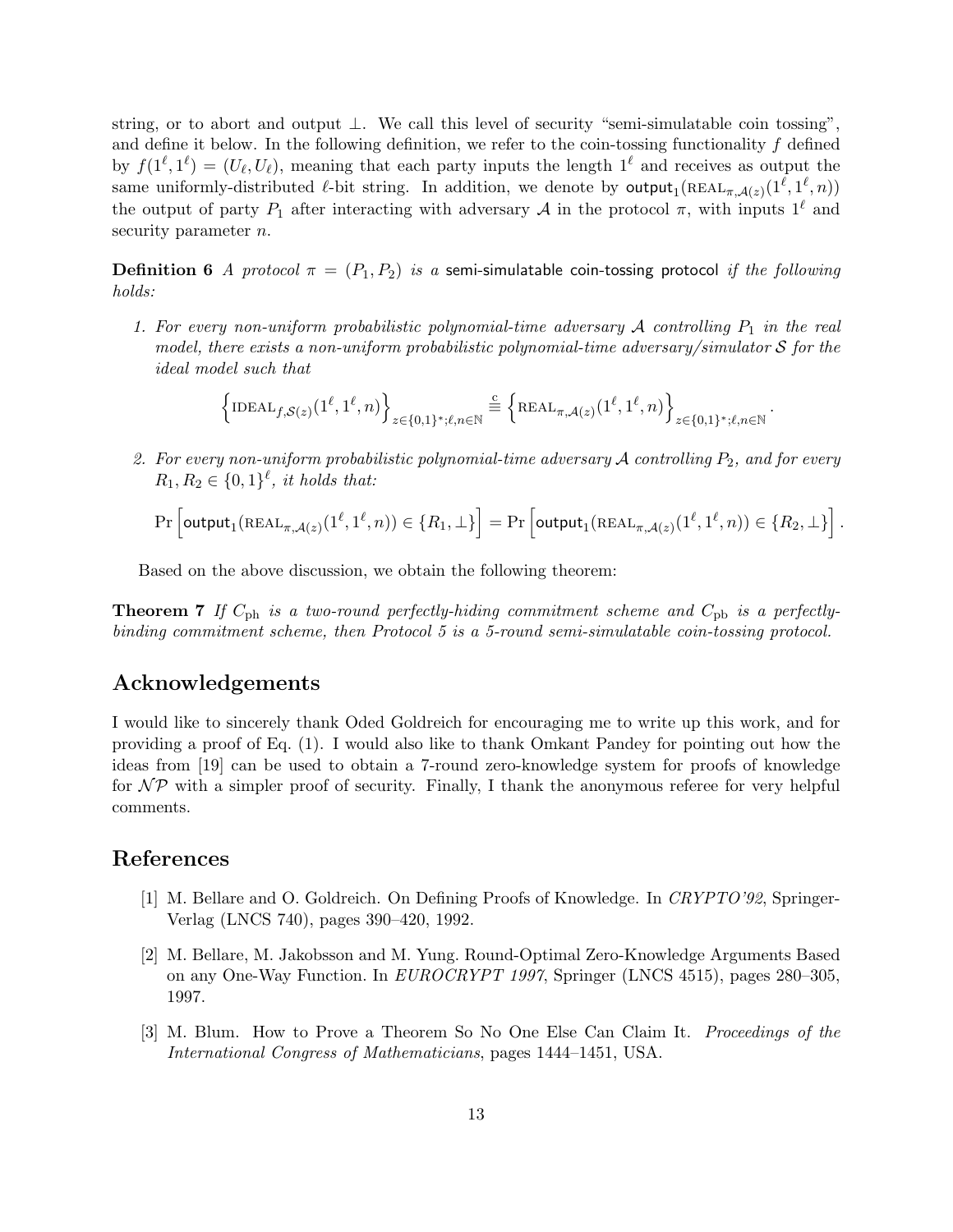- [4] R. Canetti. Security and Composition of Multiparty Cryptographic Protocols. Journal of Cryptology, 13(1):143–202, 2000.
- [5] I. Damgård. On Σ Protocols. http://www.daimi.au.dk/∼ivan/Sigma.pdf.
- [6] U. Feige. Alternative Models for Zero Knowledge Interactive Proofs. Ph.D. Thesis, Department of Computer Science and Applied Mathematics, Weizmann Institute of Science, Rehovot, Israel, 1990. Available from http://www.wisdom.weizmann.ac.il/∼feige.
- [7] U. Feige and A. Shamir. Zero-Knowledge Proofs of Knowledge in Two Rounds. In CRYPTO'89, Springer-Verlag (LNCS 435), pages 526–544, 1989.
- [8] O. Goldreich. Foundations of Cryptography: Volume 1 Basic Tools. Cambridge University Press, 2001.
- [9] O. Goldreich. Foundations of Cryptography: Volume 2 Basic Applications. Cambridge University Press, 2004.
- [10] O. Goldreich and A. Kahan. How To Construct Constant-Round Zero-Knowledge Proof Systems for NP. Journal of Cryptology, 9(3):167–190, 1996.
- [11] O. Goldreich and H. Krawczyk. On the Composition of Zero-Knowledge Proof Systems. SIAM Journal on Computing, 25(1):169–192, 1996.
- [12] O. Goldreich, S. Micali and A. Wigderson. Proofs that Yield Nothing but their Validity or All Languages in NP Have Zero-Knowledge Proof Systems. Journal of the ACM, 38(1):691– 729, 1991.
- [13] S. Goldwasser, S. Micali and C. Rackoff The Knowledge Complexity of Interactive Proof Systems. SIAM Journal on Computing, 18(1):186–208, 1989.
- [14] S. Har-Peled. Lecture Notes on Approximation Algorithms in Geometry, Chapter 27, Exercise 27.5.3, 2010. Currently found at http://valis.cs.uiuc.edu/∼sariel/teach/notes/aprx/.
- [15] J. Katz. Which Languages Have 4-Round Zero-Knowledge Proofs? Journal of Cryptology, 25(1):41–56, 2012.
- [16] J. Katz and R. Ostrovsky. Round-Optimal Secure Two-Party Computation. In CRYPTO 2004, Springer (LNCS 3152), pages 335–354, 2004.
- [17] Y. Lindell. Parallel Coin-Tossing and Constant-Round Secure Two-Party Computation. Journal of Cryptology, 16(3):143–184, 2003.
- [18] M. Naor. Bit Commitment using Pseudorandom Generators. Journal of Cryptology, 4(2):151–158, 1991.
- [19] A. Rosen. A Note on Constant-Round Zero-Knowledge Proofs for NP. In the 1st TCC, Springer (LNCS 2951), pages 191–202, 2004.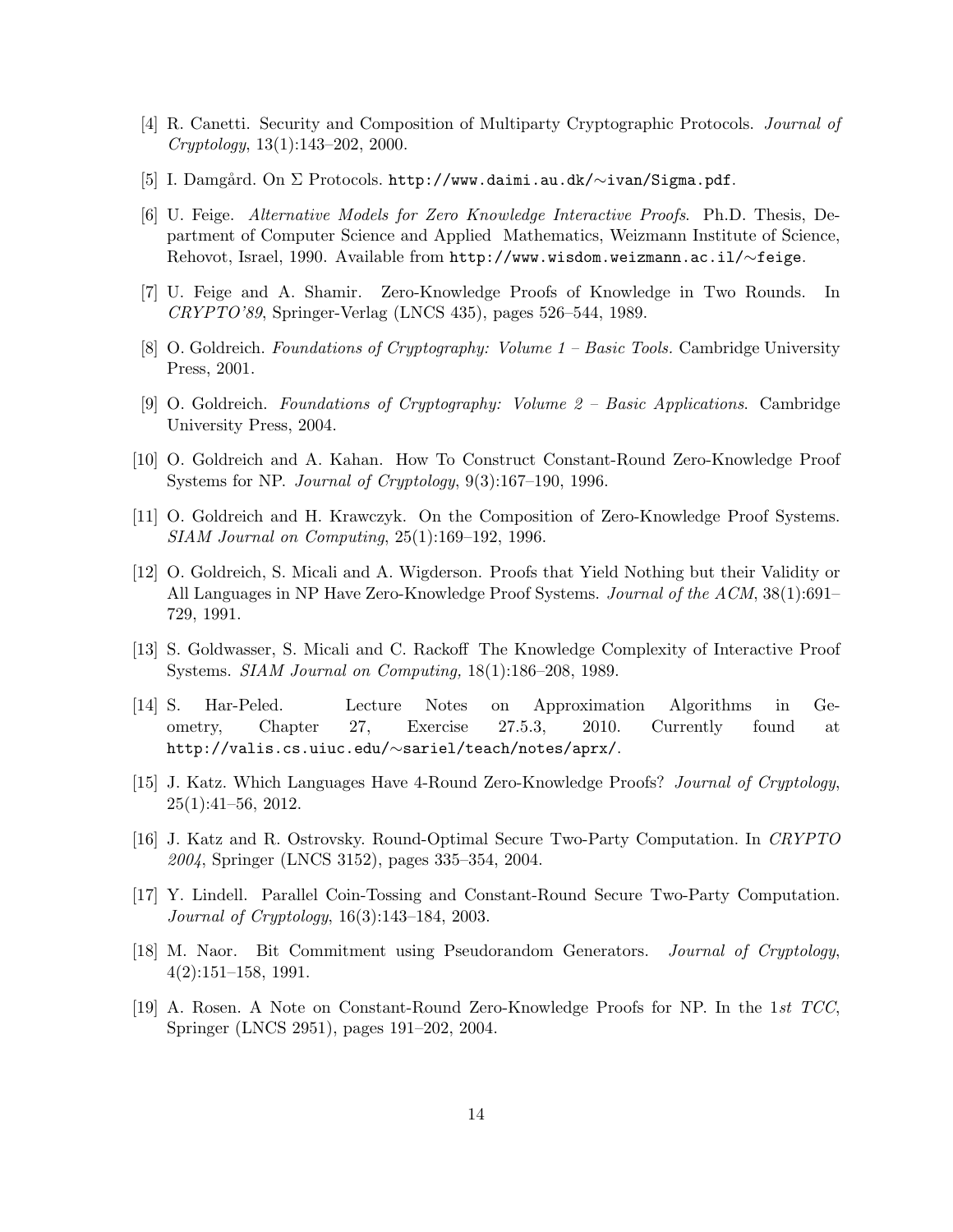# A Blum's Zero-Knowledge Proof for Hamiltonicity [3]

#### PROTOCOL 8 (Basic proof system for Hamiltonicity)

- Common Input: a directed graph  $G = (V, E)$  with  $n \stackrel{\text{def}}{=} |V|$ .
- Auxiliary Input to Prover: a directed Hamiltonian Cycle,  $C \subseteq E$ , in G.
- Prover's first step (BP1): The prover selects a random permutation  $\pi$  over the vertices V, and commits (using a perfectly-binding commitment scheme) to the entries of the adjacency matrix of the resulting permuted graph. That is, it sends an  $n$ -by- $n$  matrix of commitments so that the  $(\pi(i), \pi(j))$ <sup>th</sup> entry is a commitment to 1 if  $(i, j) \in E$ , and is a commitment to 0 otherwise.
- Verifier's first step (BV1): The verifier uniformly selects  $q \in \{0,1\}$  and sends it to the prover.
- Prover's second step (BP2):
	- If  $q = 0$ , the prover sends  $\pi$  to the verifier and decommits to all of the commitments in the adjacency matrix.
	- If  $q = 1$ , the prover decommits to the commitments of entries  $(\pi(i), \pi(j))$  for which  $(i, j) \in C$  (and only to these commitments).
- Verifier's second step (BV2):
	- If  $q = 0$ , the verifier checks that the revealed graph is indeed isomorphic, via  $\pi$ , to G.
	- If  $q = 1$ , the verifier checks that all revealed values are 1 and that the corresponding entries form a simple n-cycle.

In both cases the verifier checks that the decommitments are proper (i.e., that they fits the corresponding commitments). The verifier accepts if and only if the corresponding condition holds.